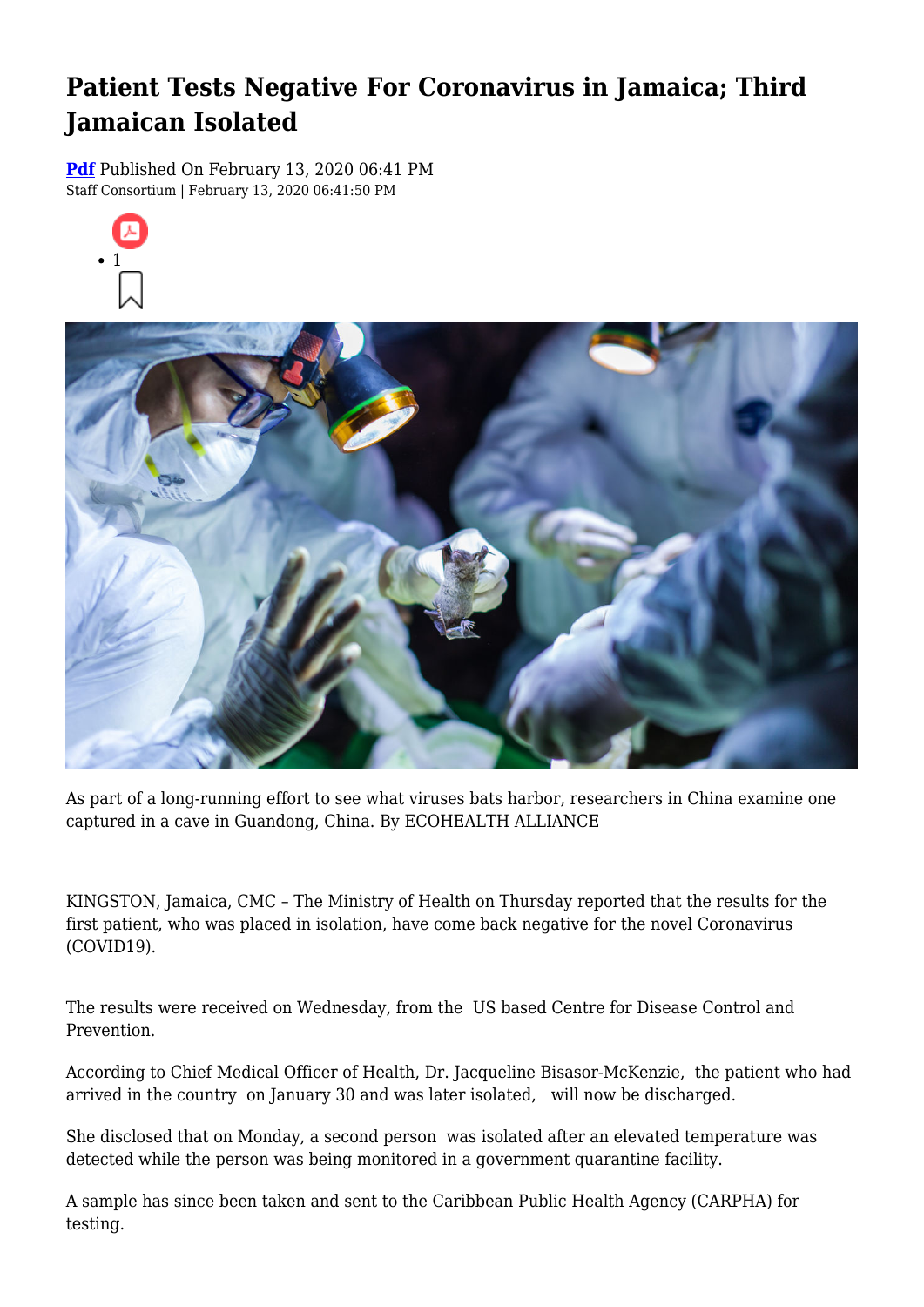Meanwhile, a third Jamaican has been put in isolation following arrival into the island at the Donald Sangster International Airport in Montego Bay, St. James.

 The traveler who arrived on Tuesday, underwent the relevant protocols in keeping with the current travel restrictions.

The Jamaican, who had traveled from China was discovered to have had a fever and was immediately isolated.

"This patient has been isolated in keeping with our protocols whereby anyone who has travelled from China in the last 14 days prior to arrival and has symptoms will be isolated and investigations carried out."

The Cheif Medical officer said a sample has already been sent to the Trinidad and Tobago based Caribbean Public Health Agency (CARPHA), where it will be tested for the novel coronavirus, (COVID 19).

"We expect a 48-hour turnaround time for the results once the sample is received." Bisasor McKenzie noted.

The Ministry of Health has also sought to remind the public that the quarantine and isolation procedures are in place to detect and investigate early, all persons who may have been exposed to the virus.

### **Get the latest news straight to your phone with the VI Consortium app.**



## **1 Comments**

Submit

- [Disqus](#page--1-0)
- [All](#page--1-0)
- [Reader's Pick](#page--1-0)